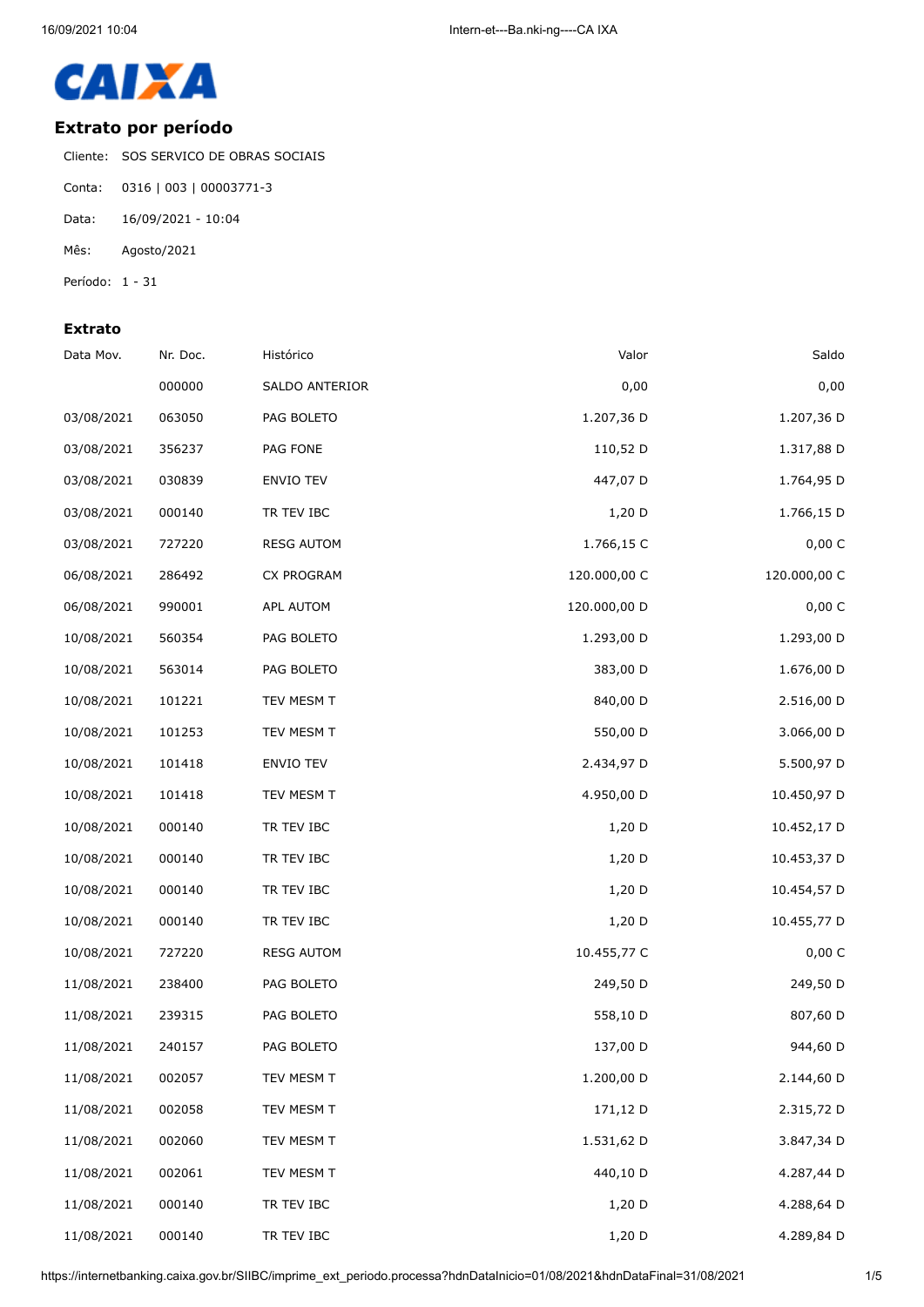|             | Intern-et---Ba.nki-ng----CA IXA |                   |        | 16/09/2021 10:04 |
|-------------|---------------------------------|-------------------|--------|------------------|
| 4.291,04 D  | 1,20 D                          | TR TEV IBC        | 000140 | 11/08/2021       |
| 4.292,24 D  | $1,20$ D                        | TR TEV IBC        | 000140 | 11/08/2021       |
| 0,00 C      | 4.292,24 C                      | <b>RESG AUTOM</b> | 727220 | 11/08/2021       |
| 150,00 D    | 150,00 D                        | PAG BOLETO        | 205707 | 12/08/2021       |
| 28.807,84 D | 28.657,84 D                     | TEV MESM T        | 120832 | 12/08/2021       |
| 28.809,04 D | $1,20$ D                        | TR TEV IBC        | 000140 | 12/08/2021       |
| 0,00 C      | 28.809,04 C                     | <b>RESG AUTOM</b> | 727220 | 12/08/2021       |
| 1.015,30 D  | 1.015,30 D                      | PAG BOLETO        | 043380 | 13/08/2021       |
| 2.264,15 D  | 1.248,85 D                      | PAG BOLETO        | 044304 | 13/08/2021       |
| 2.651,15 D  | 387,00 D                        | PAG BOLETO        | 044770 | 13/08/2021       |
| 2.861,53 D  | 210,38 D                        | DEB P FGTS        | 593398 | 13/08/2021       |
| 2.981,50 D  | 119,97 D                        | PAG FONE          | 885147 | 13/08/2021       |
| 3.385,24 D  | 403,74 D                        | <b>ENVIO TEV</b>  | 130835 | 13/08/2021       |
| 4.591,61 D  | 1.206,37 D                      | TEV MESM T        | 130906 | 13/08/2021       |
| 8.721,65 D  | 4.130,04 D                      | TEV MESM T        | 130906 | 13/08/2021       |
| 8.722,85 D  | 1,20 D                          | TR TEV IBC        | 000140 | 13/08/2021       |
| 8.724,05 D  | 1,20 D                          | TR TEV IBC        | 000140 | 13/08/2021       |
| 8.725,25 D  | 1,20 D                          | TR TEV IBC        | 000140 | 13/08/2021       |
| 0,00 C      | 8.725,25 C                      | <b>RESG AUTOM</b> | 727220 | 13/08/2021       |
| 480,00 D    | 480,00 D                        | TEV MESM T        | 002169 | 17/08/2021       |
| 750,00 D    | 270,00 D                        | TEV MESM T        | 002170 | 17/08/2021       |
| 751,20 D    | 1,20 D                          | TR TEV IBC        | 000140 | 17/08/2021       |
| 752,40 D    | 1,20 D                          | TR TEV IBC        | 000140 | 17/08/2021       |
| 0,00 C      | 752,40 C                        | <b>RESG AUTOM</b> | 727220 | 17/08/2021       |
| 160,67 D    | 160,67 D                        | PAG FONE          | 556731 | 18/08/2021       |
| 1.460,67 D  | 1.300,00 D                      | TEV MESM T        | 180850 | 18/08/2021       |
| 1.461,87 D  | 1,20 D                          | TR TEV IBC        | 000140 | 18/08/2021       |
| 0,00 C      | 1.461,87 C                      | <b>RESG AUTOM</b> | 727220 | 18/08/2021       |
| 467,10 D    | 467,10 D                        | TEV MESM T        | 005141 | 19/08/2021       |
| 760,20 D    | 293,10 D                        | TEV MESM T        | 005143 | 19/08/2021       |
| 2.274,15 D  | 1.513,95 D                      | TEV MESM T        | 005144 | 19/08/2021       |
| 3.974,15 D  | 1.700,00 D                      | TEV MESM T        | 005145 | 19/08/2021       |
| 4.889,61 D  | 915,46 D                        | TEV MESM T        | 005146 | 19/08/2021       |
| 5.329,71 D  | 440,10 D                        | TEV MESM T        | 005148 | 19/08/2021       |
| 8.954,65 D  | 3.624,94 D                      | TEV MESM T        | 191117 | 19/08/2021       |
| 8.955,85 D  | 1,20 D                          | TR TEV IBC        | 000140 | 19/08/2021       |
| 8.957,05 D  | 1,20 D                          | TR TEV IBC        | 000140 | 19/08/2021       |
| 8.958,25 D  | 1,20 D                          | TR TEV IBC        | 000140 | 19/08/2021       |
| 8.959,45 D  | 1,20 D                          | TR TEV IBC        | 000140 | 19/08/2021       |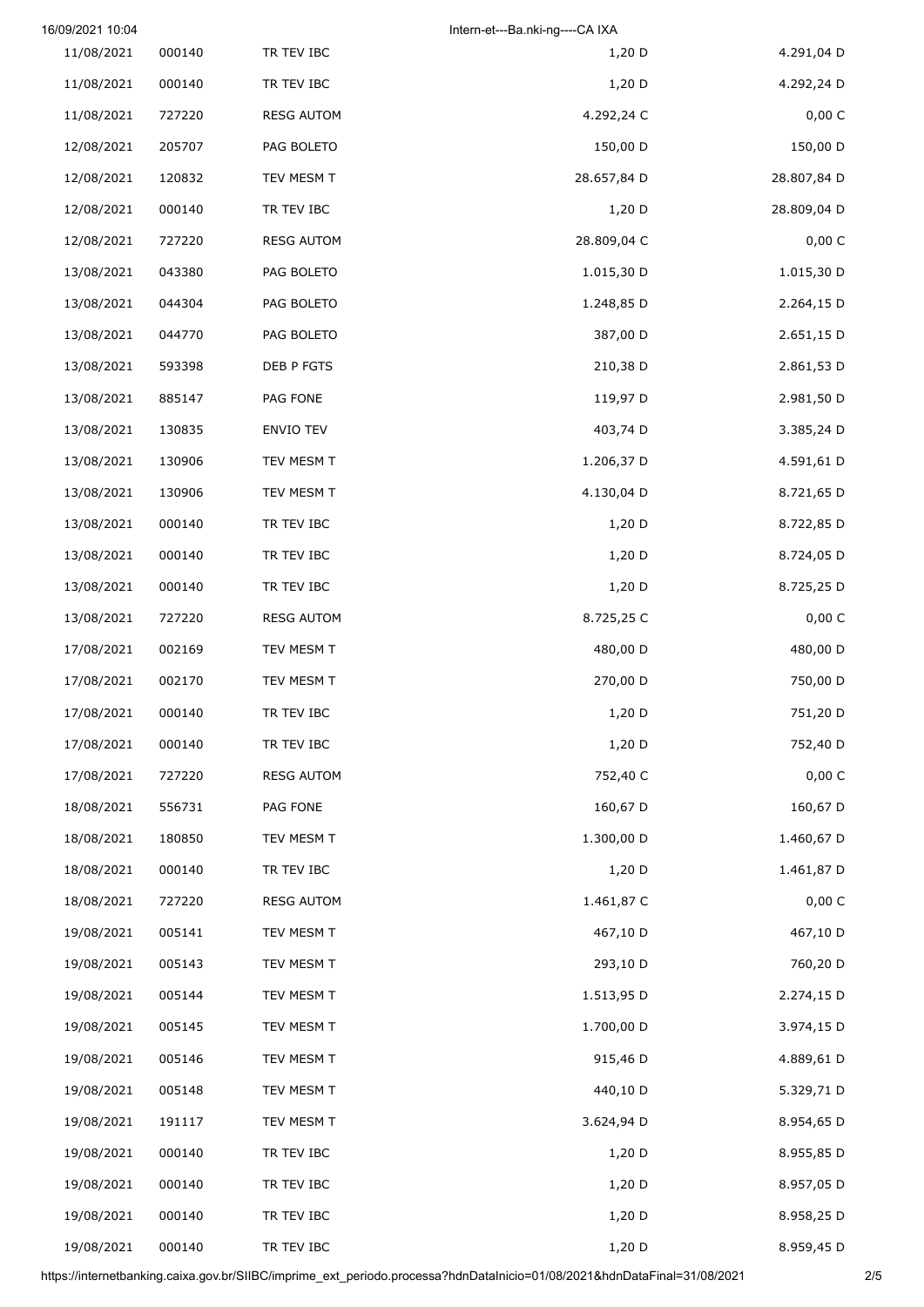| 19/08/2021 | 000140 | TR TEV IBC        | 1,20 D     | 8.960,65 D  |
|------------|--------|-------------------|------------|-------------|
| 19/08/2021 | 000140 | TR TEV IBC        | 1,20 D     | 8.961,85 D  |
| 19/08/2021 | 000140 | TR TEV IBC        | 1,20 D     | 8.963,05 D  |
| 19/08/2021 | 727220 | <b>RESG AUTOM</b> | 8.963,05 C | 0,00 C      |
| 20/08/2021 | 239381 | PAG BOLETO        | 560,00 D   | 560,00 D    |
| 20/08/2021 | 727220 | <b>RESG AUTOM</b> | 560,00 C   | 0,00 C      |
| 25/08/2021 | 000000 | MANUT CTA         | 49,00 D    | 49,00 D     |
| 25/08/2021 | 727220 | <b>RESG AUTOM</b> | 49,00 C    | 0,00 C      |
| 26/08/2021 | 261025 | TEV MESM T        | 550,00 D   | 550,00 D    |
| 26/08/2021 | 000140 | TR TEV IBC        | 1,20 D     | 551,20 D    |
| 26/08/2021 | 727220 | <b>RESG AUTOM</b> | 551,20 C   | 0,00 C      |
| 27/08/2021 | 051200 | PAG BOLETO        | 611,22 D   | 611,22 D    |
| 27/08/2021 | 270906 | TEV MESM T        | 2.158,61 D | 2.769,83 D  |
| 27/08/2021 | 270910 | TEV MESM T        | 4.133,57 D | 6.903,40 D  |
| 27/08/2021 | 271229 | TEV MESM T        | 650,00 D   | 7.553,40 D  |
| 27/08/2021 | 000140 | TR TEV IBC        | 1,20 D     | 7.554,60 D  |
| 27/08/2021 | 000140 | TR TEV IBC        | 1,20 D     | 7.555,80 D  |
| 27/08/2021 | 000140 | TR TEV IBC        | 1,20 D     | 7.557,00 D  |
| 27/08/2021 | 727220 | <b>RESG AUTOM</b> | 7.557,00 C | 0,00 C      |
| 30/08/2021 | 007638 | TEV MESM T        | 2.051,52 D | 2.051,52 D  |
| 30/08/2021 | 007639 | TEV MESM T        | 2.667,17 D | 4.718,69 D  |
| 30/08/2021 | 007640 | TEV MESM T        | 1.660,44 D | 6.379,13 D  |
| 30/08/2021 | 007641 | TEV MESM T        | 288,00 D   | 6.667,13 D  |
| 30/08/2021 | 007642 | TEV MESM T        | 928,22 D   | 7.595,35 D  |
| 30/08/2021 | 007643 | TEV MESM T        | 1.789,81 D | 9.385,16 D  |
| 30/08/2021 | 007644 | TEV MESM T        | 1.716,47 D | 11.101,63 D |
| 30/08/2021 | 007645 | TEV MESM T        | 4.771,16 D | 15.872,79 D |
| 30/08/2021 | 007646 | TEV MESM T        | 2.670,67 D | 18.543,46 D |
| 30/08/2021 | 007647 | TEV MESM T        | 1.043,89 D | 19.587,35 D |
| 30/08/2021 | 007648 | TEV MESM T        | 1.478,60 D | 21.065,95 D |
| 30/08/2021 | 007649 | TEV MESM T        | 475,77 D   | 21.541,72 D |
| 30/08/2021 | 007651 | TEV MESM T        | 2.780,41 D | 24.322,13 D |
| 30/08/2021 | 007664 | TEV MESM T        | 1.265,47 D | 25.587,60 D |
| 30/08/2021 | 007665 | TEV MESM T        | 1.375,84 D | 26.963,44 D |
| 30/08/2021 | 007666 | TEV MESM T        | 1.033,03 D | 27.996,47 D |
| 30/08/2021 | 007667 | TEV MESM T        | 1.705,57 D | 29.702,04 D |
| 30/08/2021 | 007668 | TEV MESM T        | 1.274,56 D | 30.976,60 D |
| 30/08/2021 | 007669 | TEV MESM T        | 1.583,64 D | 32.560,24 D |
| 30/08/2021 | 007670 | TEV MESM T        | 1.541,10 D | 34.101,34 D |

https://internetbanking.caixa.gov.br/SIIBC/imprime\_ext\_periodo.processa?hdnDataInicio=01/08/2021&hdnDataFinal=31/08/2021 3/5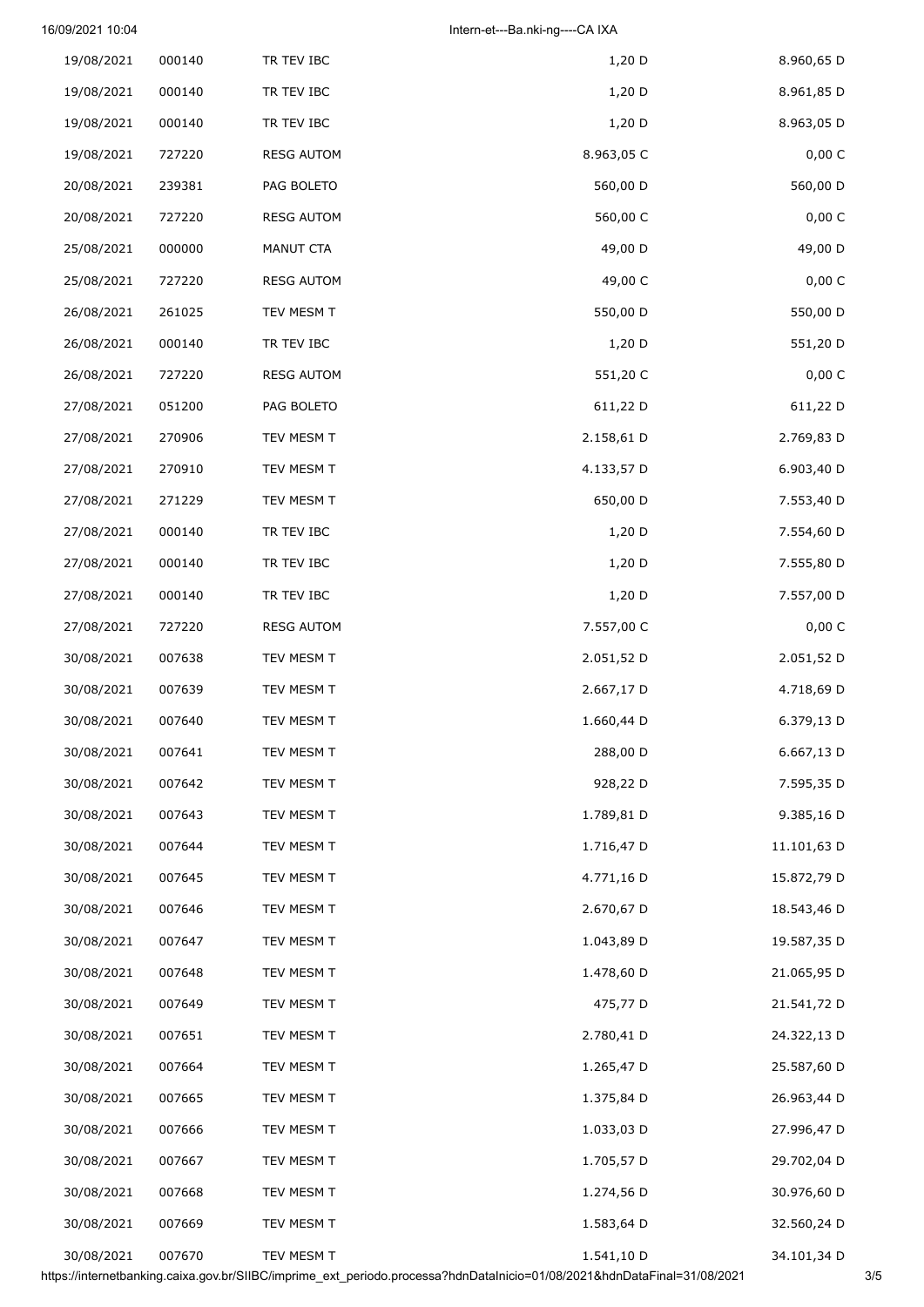| 30/08/2021 | 007671 | TEV MESM T | 1.740,25 D | 35.841,59 D |
|------------|--------|------------|------------|-------------|
| 30/08/2021 | 007672 | TEV MESM T | 1.270,55 D | 37.112,14 D |
| 30/08/2021 | 007673 | TEV MESM T | 1.321,93 D | 38.434,07 D |
| 30/08/2021 | 007674 | TEV MESM T | 1.166,85 D | 39.600,92 D |
| 30/08/2021 | 007676 | TEV MESM T | 1.643,81 D | 41.244,73 D |
| 30/08/2021 | 007677 | TEV MESM T | 2.248,95 D | 43.493,68 D |
| 30/08/2021 | 007678 | TEV MESM T | 992,62 D   | 44.486,30 D |
| 30/08/2021 | 007679 | TEV MESM T | 952,22 D   | 45.438,52 D |
| 30/08/2021 | 301127 | TEV MESM T | 928,22 D   | 46.366,74 D |
| 30/08/2021 | 000140 | TR TEV IBC | 1,20 D     | 46.367,94 D |
| 30/08/2021 | 000140 | TR TEV IBC | 1,20 D     | 46.369,14 D |
| 30/08/2021 | 000140 | TR TEV IBC | $1,20$ D   | 46.370,34 D |
| 30/08/2021 | 000140 | TR TEV IBC | 1,20 D     | 46.371,54 D |
| 30/08/2021 | 000140 | TR TEV IBC | 1,20 D     | 46.372,74 D |
| 30/08/2021 | 000140 | TR TEV IBC | 1,20 D     | 46.373,94 D |
| 30/08/2021 | 000140 | TR TEV IBC | 1,20 D     | 46.375,14 D |
| 30/08/2021 | 000140 | TR TEV IBC | $1,20$ D   | 46.376,34 D |
| 30/08/2021 | 000140 | TR TEV IBC | 1,20 D     | 46.377,54 D |
| 30/08/2021 | 000140 | TR TEV IBC | 1,20 D     | 46.378,74 D |
| 30/08/2021 | 000140 | TR TEV IBC | 1,20 D     | 46.379,94 D |
| 30/08/2021 | 000140 | TR TEV IBC | $1,20$ D   | 46.381,14 D |
| 30/08/2021 | 000140 | TR TEV IBC | 1,20 D     | 46.382,34 D |
| 30/08/2021 | 000140 | TR TEV IBC | 1,20 D     | 46.383,54 D |
| 30/08/2021 | 000140 | TR TEV IBC | 1,20 D     | 46.384,74 D |
| 30/08/2021 | 000140 | TR TEV IBC | 1,20 D     | 46.385,94 D |
| 30/08/2021 | 000140 | TR TEV IBC | $1,20$ D   | 46.387,14 D |
| 30/08/2021 | 000140 | TR TEV IBC | 1,20 D     | 46.388,34 D |
| 30/08/2021 | 000140 | TR TEV IBC | 1,20 D     | 46.389,54 D |
| 30/08/2021 | 000140 | TR TEV IBC | 1,20 D     | 46.390,74 D |
| 30/08/2021 | 000140 | TR TEV IBC | 1,20 D     | 46.391,94 D |
| 30/08/2021 | 000140 | TR TEV IBC | 1,20 D     | 46.393,14 D |
| 30/08/2021 | 000140 | TR TEV IBC | 1,20 D     | 46.394,34 D |
| 30/08/2021 | 000140 | TR TEV IBC | 1,20 D     | 46.395,54 D |
| 30/08/2021 | 000140 | TR TEV IBC | 1,20 D     | 46.396,74 D |
| 30/08/2021 | 000140 | TR TEV IBC | 1,20 D     | 46.397,94 D |
| 30/08/2021 | 000140 | TR TEV IBC | 1,20 D     | 46.399,14 D |
| 30/08/2021 | 000140 | TR TEV IBC | 1,20 D     | 46.400,34 D |
| 30/08/2021 | 000140 | TR TEV IBC | 1,20 D     | 46.401,54 D |